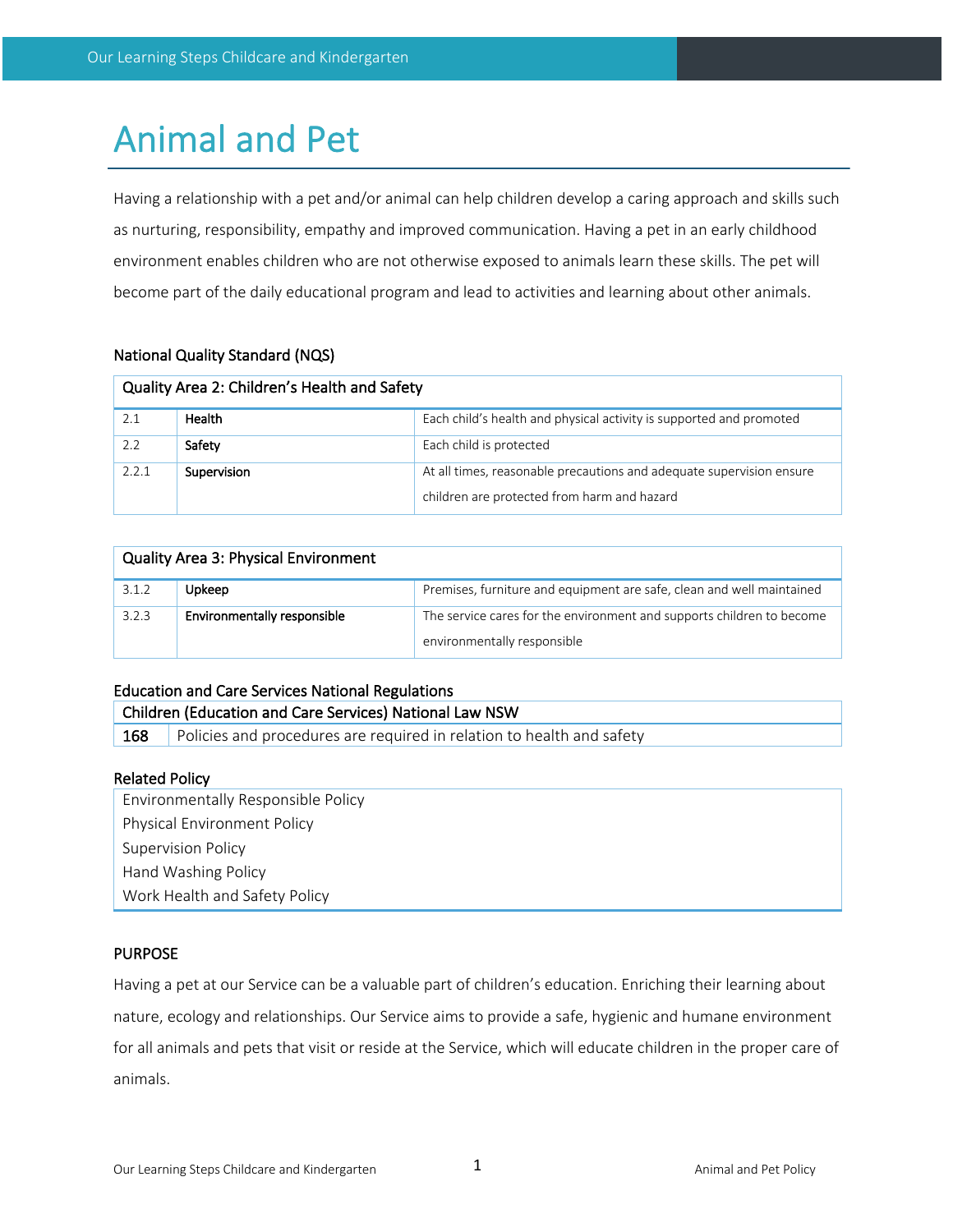# **SCOPE**

This policy applies to children, families, staff, management and visitors of the Service.

## IMPLEMENTATION

The National Quality Standards encourages educators to understand and appreciate the natural environment and the independence between people, plants, animals and the land. Pets help children from a young age learn to care for other living things. They can teach a sense of responsibility, caring and tolerance. They can offer many opportunities for developing observational skills and basic natural science experiences. If the educators wish to have a pet in the Service, they must make all the decisions in consultation with the Nominated Supervisor and families.

Whilst there are several benefits to keeping animals within the Service, there are also a range of concerns which Educators need to consider when maintaining the safety and wellbeing of both the children and the animals. Encouraging direct contact and developing bonds with animals can help children to develop empathy. Providing children with access to animals within our Service will help them learn about the life cycle and relationships, and improve communication. We feel role modelling of appropriate behaviours with animals and guidance in caring for the needs of animals are beneficial for children.

#### Questions to consider prior to having a pet at the Service

- Who will pay for the care and upkeep of the animal, including feeding, health care and cleaning?
- How will the animal be cared for on weekends and during service closure periods?
- What physical space is available in the Service? Is it adequate for the animal you are thinking of?
- Are all educators and families happy with the decision to keep an animal at the Service?
- What time will be available throughout the day to care for the animal or will educators be asked to give up some personal time for this?
- Are there any children or educators at your Service who are allergic to, or have phobias of, animals?
- What changes to your Service's policies and procedures need to be considered? For example, your hand washing policy will need to be updated to include washing hands after having contact with the animal.
- What is the health and safety risks?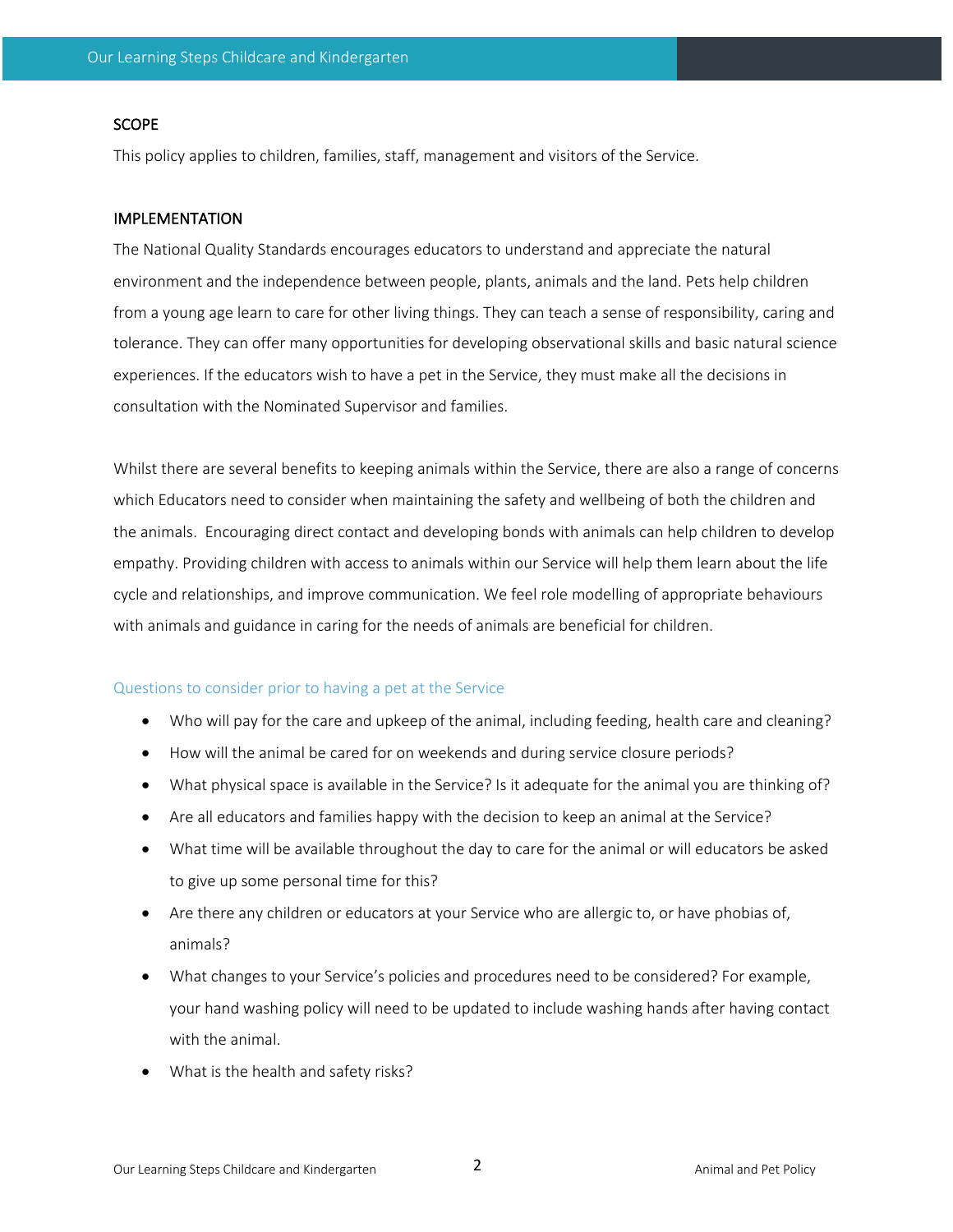#### Other things to consider include:

- Some animals, such as lizards, turtles, snakes, spiders and tropical fish may not be an appropriate choice. Check with a veterinarian if you are unsure whether an animal is suitable for children and check with the local health department for regulations and advice regarding animals in the Service. Some states and territories require a license for keeping certain animals.
- Animals that may be more likely to be suitable for the Service may include goldfish, hermit crabs, stick insects, mice or rats. All these animals are relatively low maintenance and can be left safely over a weekend if they are provided with enough food and water.

#### Assessing and Managing Risks

Whilst there are many benefits to providing children with access to animals and keeping pets at the Service, there are issues that approved providers and educators need to consider for the safety and wellbeing of both the children and the animals concerned prior to choosing a pet or having an animal visit the Service.

A risk assessment should be conducted when deciding the type of animal and the way the children engage with it.

#### Disease

Access to animals at the Service requires special consideration to prevent the spread of infectious diseases because contact with animals can spread disease. Health authorities identify that germs can be present on the skin, hair, feathers and scales, and in the faeces, urine and saliva of animals. While these germs may not cause disease in the animal, they may cause disease in humans.

#### Effective hand washing and cleaning

Children and adults should employ effective hand washing after touching or feeding animals, or cleaning their bedding, tanks, cages or enclosures. It is important to engage children with the cleaning of animal bedding, tanks, cages or enclosures, as they learn responsibility through 'hands on' learning experiences.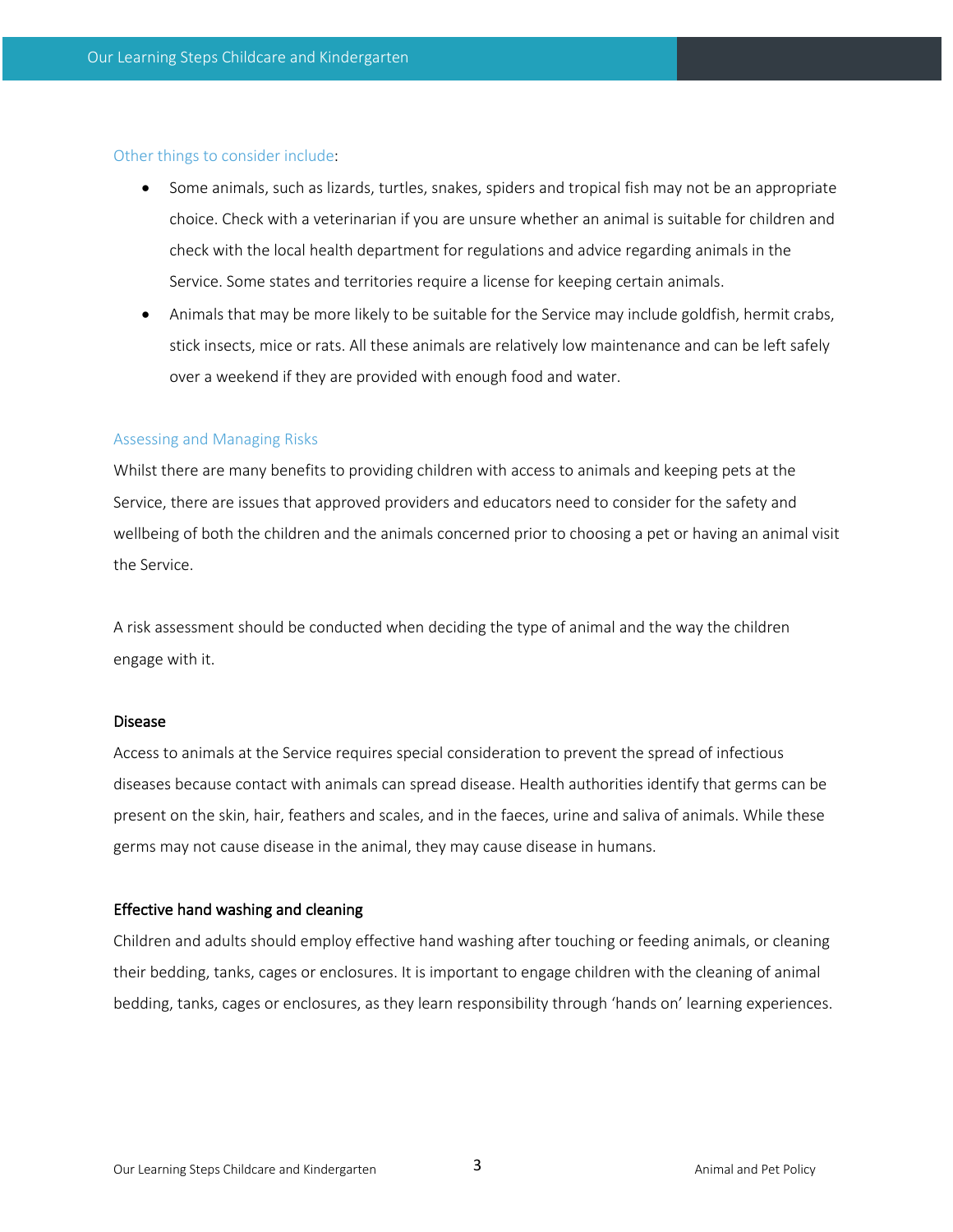# Appropriate supervision

Children should also be appropriately supervised when they have contact with animals to avoid potential injury or harm to the child or the animal.

#### Service Pets

- Management and Educators should prepare children for the animal visit, gathering perception into how the children react to the pet.
- Management, Educators, children and families should consider the rationale for having a pet and long-term implications of such a decision prior to getting the pet.
- All pets and their enclosures are to be kept clean and hygienic with appropriate bedding and water
- Food will be made available for all pets and animals, but kept out of reach of children at all times.
- Any animal or pet kept at the Service will be regularly fed, cleaned, vaccinated, and checked for fleas, diseases and wormed.
- Animals including pets will not be allowed in the sand pit or any other play area. In event that this happens, educators will refer to and adhere to the Sand Pit Policy.
- Animals including pets will never be taken into the food preparation area nor will they be allowed near the eating or sleeping area.
- Anyone who has handled the animal or pet will immediately wash their hands after they have finished handling the animal or pet.
- Children's animal or pets will only be allowed in the Service when the Nominated Supervisor has granted permission.
- We will include in the program how to properly care for animals and how to treat them appropriately.
- Pets will not have access to children's bedding, toys, food preparation areas, eating surfaces and utensils

## Animal Visit

There are situations that may spontaneously occur, involving animals. For example, there may be a situation where an animal or bird has made its way into the Service. Educators may use this as a spontaneous learning experience for the children. At all times they will ensure the safety and wellbeing of the children.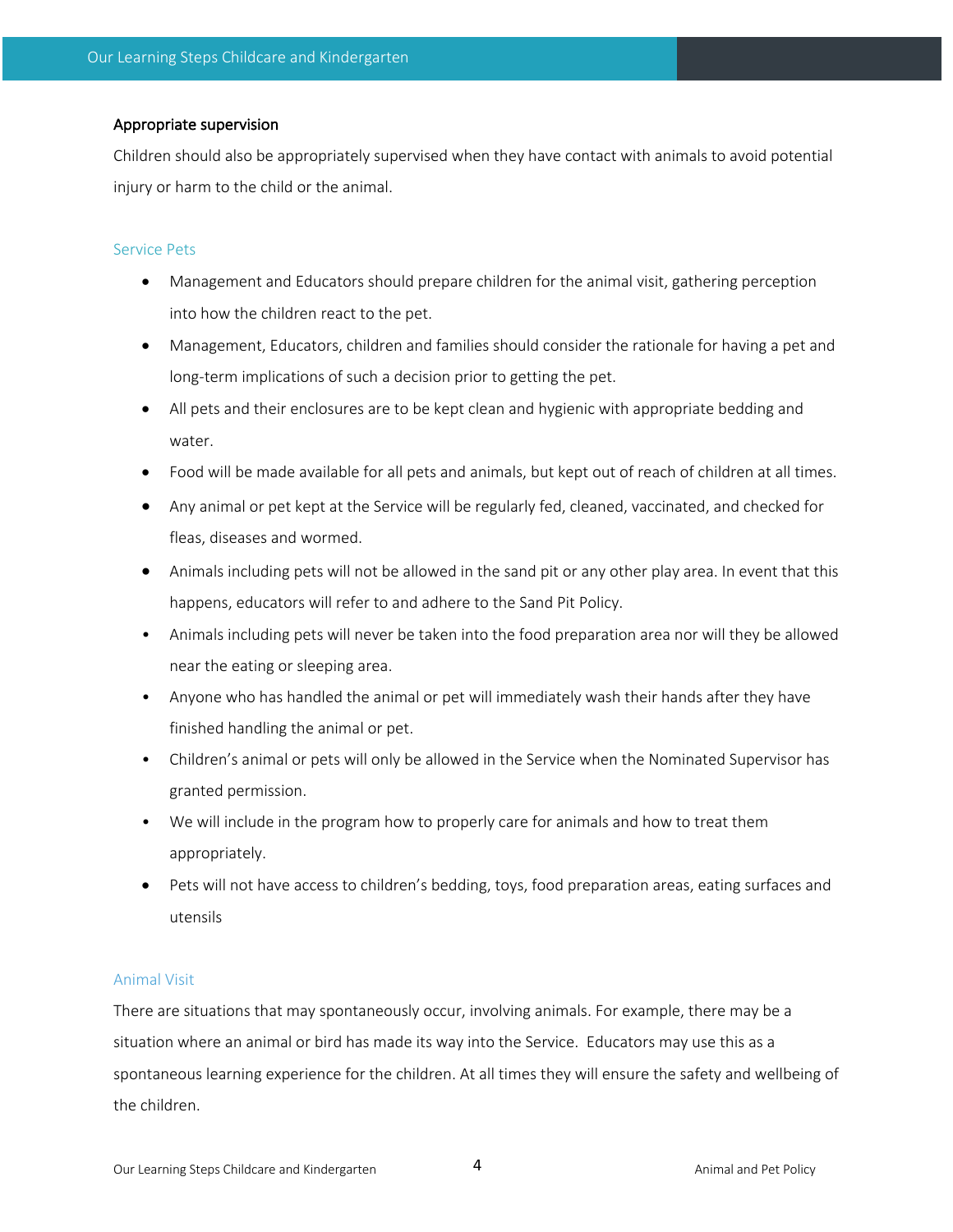If an animal or bird is potentially dangerous; such as a snake or spider, educators will contact an appropriate authority for assistance. In NSW this authority is the National Parks and Wildlife Service - 1300 361 967 (8.30am – 5.00pm) or NSW Wildlife Information, Rescue and Education Service Inc. on 13 000 WIRES - 13 00 094 737.

A professional should monitor the animal's movements to ensure a speedy and efficient capture, but priority is to be given to Educator, child and family safety. At no time is the potentially dangerous animal, insect or bird to be approached or touched by Educators, children or families. It is important for management or Educators of the Service to complete a risk assessment prior to animals being brought to the Service.

## Pests & Vermin

- Pest control will occur at the Service on an annual basis as a minimum.
- Educators will monitor any occurrences in the Service to determine the success of control measures.
- If pests and vermin are seen, Educators will advise the Nominated Supervisor.
- The Approved Provider is responsible for arranging additional pest control visits.
- Where appropriate, Educators will discuss with the children safety issues relating to dangerous products, plants, vermin and objects.
- Educators will thoroughly clean all areas that animals or pests have accessed in Service with disinfectant.
- If the remains of an animal or animal faeces have been found, the remains will be disposed of according to the local Council guidelines and the area where the remains were found will be thoroughly disinfected.
- Educators are responsible for assessing any situation in the Service where animals are involved to ensure the health, safety and well being of children, families and animals.

## Source

- Australian Children's Education & Care Quality Authority.
- Guide to the Education and Care Services National Law and the Education and Care Services National Regulation